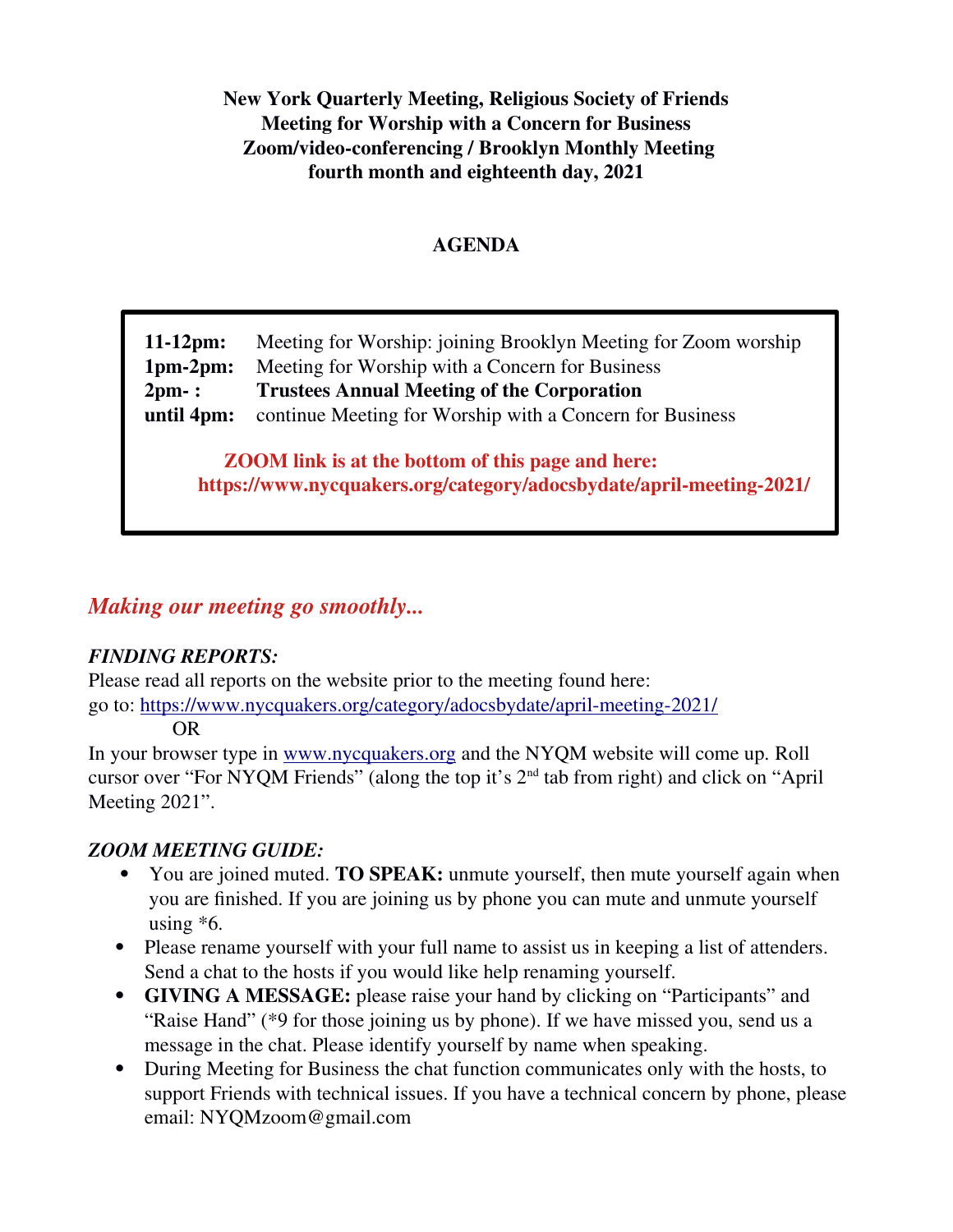#### *Reading*

*Recording clerk approval*

#### *Agenda Review*

#### *Reports*

Joint Nominating Report Joint Nominating Roster – consent agenda Audit and Budget 2020 Financial Report Audit and Budget-Auditor's Report

#### *2pm Annual Meeting of the Corporation* Trustees Report

\*M&C report – action item Relief Committee report

Brooklyn Monthly Meeting Report Fifteenth Street Meeting Report Flushing Monthly Meeting Report Manhattan Monthly Meeting Report Morningside Monthly Meeting Report Staten Island Meeting Report

#### **ANNOUNCEMENTS:**

#### *\*NYQM's July 17th's will be on Zoom and co-clerked by both the outgoing and incoming clerks.*

#### *\*Faith and Practice - 2020 revised edition is now available in white with a blue spine!*

Copies of the revised edition of *Faith and Practice* are available to be mailed from the NYYM office. Copies cannot be picked up at this time. Complimentary copies have already been mailed to all Monthly Meeting Clerks, MM Clerks of Ministry & Counsel, and to all Prison Worship Group members.

One revision is an important change to Quaker practice. The Membership section has been rewritten to include an additional path to membership. Previously, the only path to membership was via a monthly meeting. Now prospective Friends have the option of applying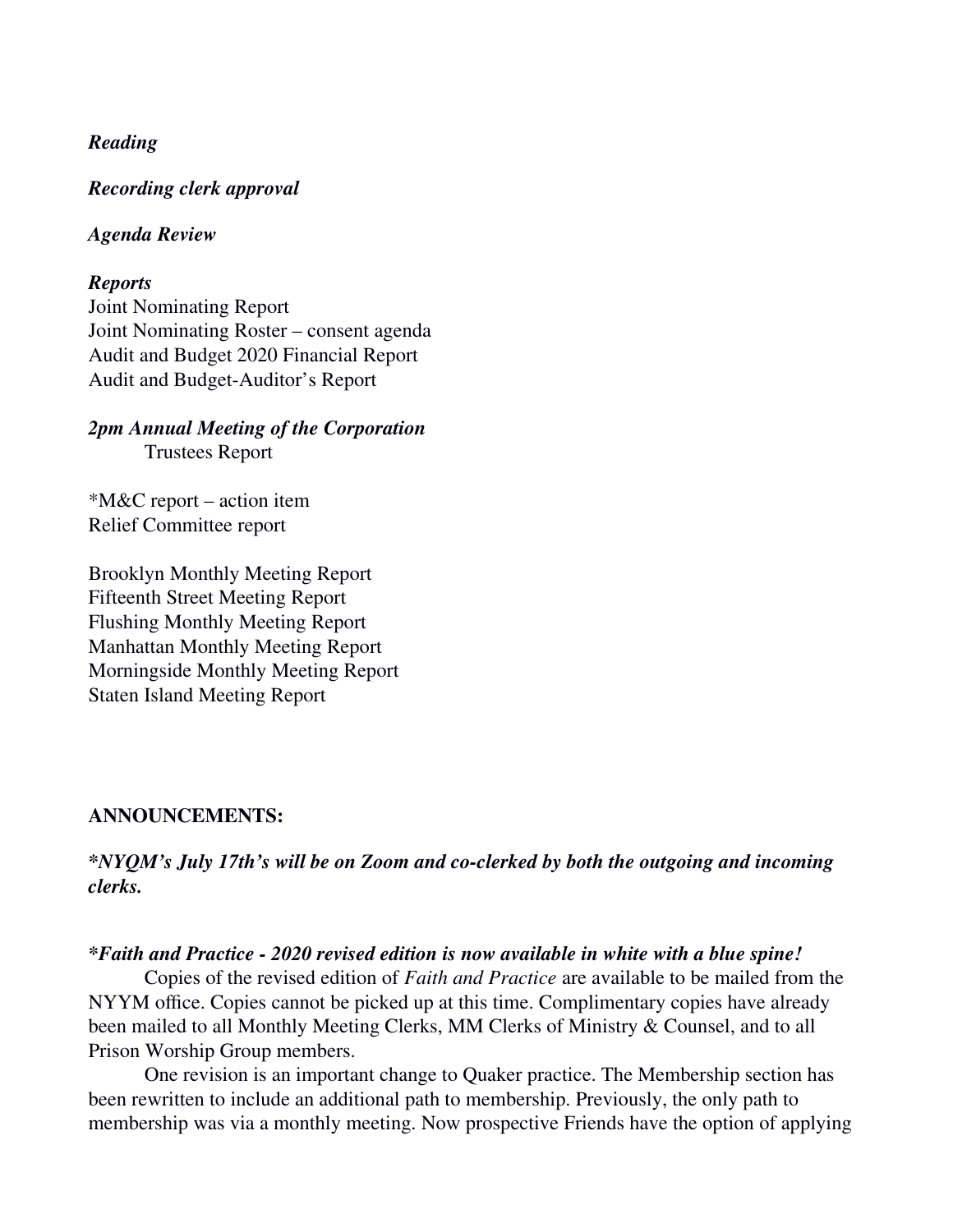directly to the yearly meeting via the clerk of Ministry and Pastoral Care Committee. It is hoped the new path will better accommodate those who move frequently, cannot connect with a monthly meeting, or are incarcerated.

To order your copy, contact [office@nyym.org](mailto:office@nyym.org). The suggested contribution is \$10.00 per copy.

#### *\*John McCutchen concert (streaming to you!): "Calling All the Children Home: Songs of the Spirit, Faith, and Inclusion". Saturday, May 1, 2021, 7:30pm. Admission is \$5-\$50, pick your category for contributions.*

Arguably one of the longer running American Quaker ministries is the performance of John McCutcheon. A dynamic performer, powerhouse multi instrumentalist and storyteller, John has a unique path to the point. He is outstanding. NYQM M&C had been working on bringing John to New York for a Jubilee year concert when sequestration intervened. We figured we could use the cheering up and he could use a ticket to visit the new grandchild in Brooklyn.

Now, due to the miracles of technology which have become all too commonplace, we have the opportunity to be "with" a live event with John through a digital on-line platform (kind of like Zoom, with better sound and less responsibility). Amazingly, a small portion of the ticket price comes back to the NYQM!

Click through on the url link below for details and to sign up. All are welcome and no one will be turned away. Questions?: Contact Steve Monroe Smith at his email, [steviepesce@icloud.com](mailto:steviepesce@icloud.com)

[https://boxoffice.mandolin.com/collections/john-mccutcheon/products/john-mccutcheon-calling-all](https://boxoffice.mandolin.com/collections/john-mccutcheon/products/john-mccutcheon-calling-all-the-children-home-songs-of-the-spirit-faith-and-inclusion-4-1?utm_source=ef&utm_medium=aff&utm_campaign=79&oid=79&affid=434)[the-children-home-songs-of-the-spirit-faith-and-inclusion-4-1?](https://boxoffice.mandolin.com/collections/john-mccutcheon/products/john-mccutcheon-calling-all-the-children-home-songs-of-the-spirit-faith-and-inclusion-4-1?utm_source=ef&utm_medium=aff&utm_campaign=79&oid=79&affid=434) [utm\\_source=ef&utm\\_medium=aff&utm\\_campaign=79&oid=79&affid=434](https://boxoffice.mandolin.com/collections/john-mccutcheon/products/john-mccutcheon-calling-all-the-children-home-songs-of-the-spirit-faith-and-inclusion-4-1?utm_source=ef&utm_medium=aff&utm_campaign=79&oid=79&affid=434)

*\*Downtown Allowed Meeting.* The Downtown Meeting is planning to resume on Thursday May 6th from 6 to 7. We will continue to wear masks and keep socially distanced as we did last year. Unless there is a torrential downpour we plan to meet every Thursday evening until September 30th. We meet in the Labyrinth which is in the northwest corner of Battery Park not far from the Koren monument and Castle Clinton. If you need directions, call or text Sally Campbell at 646 489-4175. We have a Facebook page "Downtown Manhattan Quaker Meeting" on which I just now put a new welcoming message for this year. There is a link to the Facebook page from the NYQM and NYYM websites.